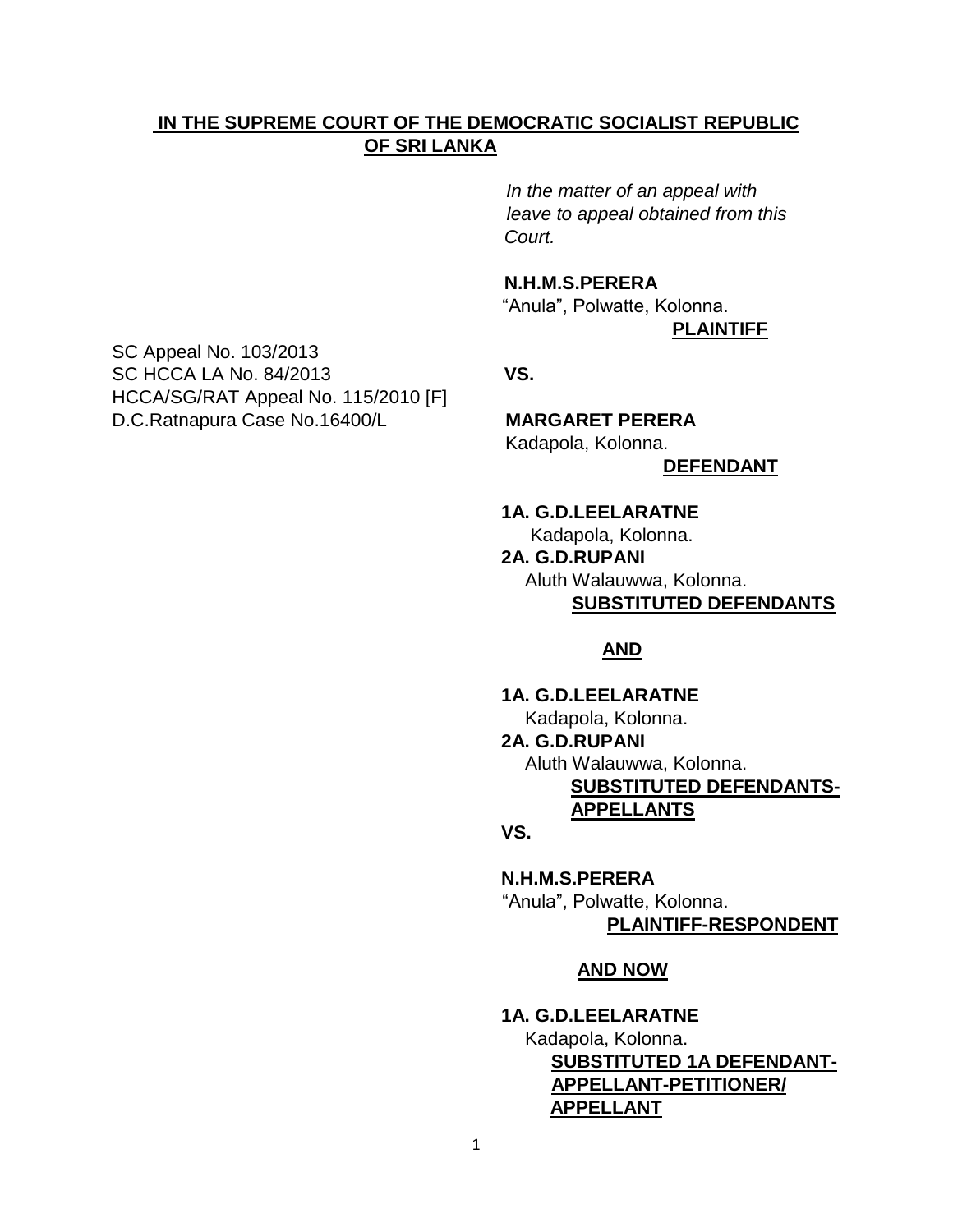**VS.** 

 **N.H.M.S.PERERA** "Anula", Polwatte, Kolonna. **PLAINTIFF-RESPONDENT- RESPONDENT**

 **M.A. ANULA PERERA** "Anula", Polwatte, Kolonna.  **SUBSTITUED PLAINTIFF-RESPONDENT-RESPONDENT** 

## **G.D.RUPANI** Aluth Walauwwa, Kolonna. **SUBSTITUTED 1B DEFENDANT- APPELLANT-RESPONDENT**

- **BEFORE:** S.E.Wanasundera,PC J Sisira J. De Abrew, J. Prasanna Jayawardena, PC, J.
- **COUNSEL:** S.A.D.S.Suraweera for the Substituted 1A Defendant-Appellant- Petitioner/Appellant. G.Samaranayake with G.D.Gunaratna for the Substituted Plaintiff- Respondent-Respondent.

**WRITTEN** By the Substituted 1A Defendant-Appellant-Petitioner/Appellant. **SUBMISSIONS** on 15<sup>th</sup> June 2015. **FILED:** By the Substituted Plaintiff-Respondent-Respondent on 10<sup>th</sup> March 2014.

- **ARGUED ON:** 03rd November 2016.
- **DECIDED ON:**  $22<sup>nd</sup>$  June 2017.

Prasanna Jayawardena, PC, J.

This appeal concerns the ownership of a premises in which there is a small shop, located in the bazaar of the town of Kolonna in the Sabaragamuwa District.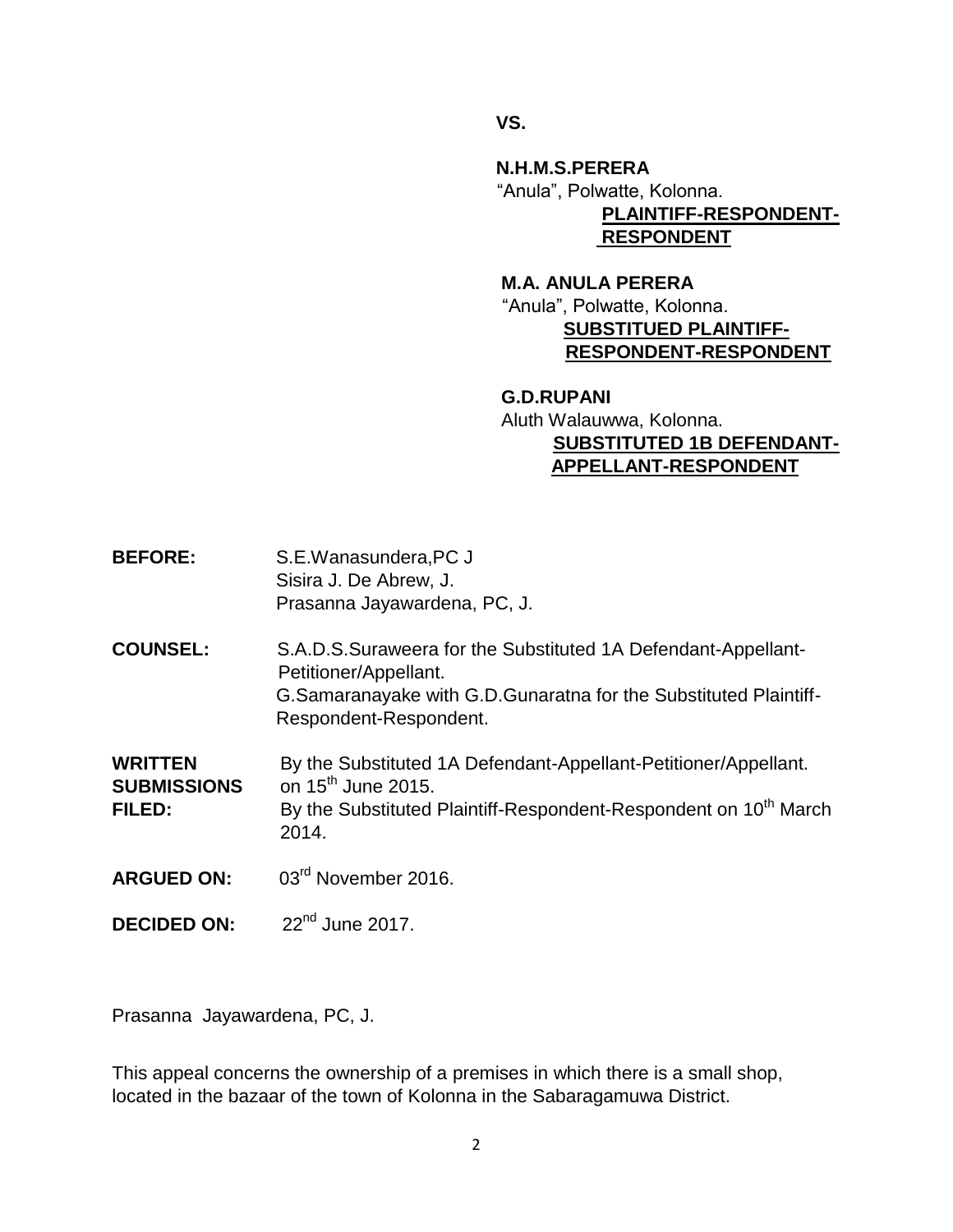The Plaintiff-Respondent-Respondent ["the plaintiff"] filed this action in the District Court of Embilipitiya on 23<sup>rd</sup> September 1992. The plaintiff's case, as set out in the plaint, was that, the plaintiff had title to the premises described in the schedule to the plaint under and in terms of deed of transfer no.1562 executed in his favour by Somawathie Hamine, to whom the premises had been transferred by her father, Madduma Appuhami. The plaintiff pleaded that the defendant abovenamed had been the tenant of his predecessor in title - namely, Somawathie Hamine - but refused to attorn to him despite being requested to do so. On that basis, the plaintiff prayed for a declaration of title to the premises, the ejectment of the defendant from the premises and damages.

The defendant filed an answer dated  $11<sup>th</sup>$  May 1994 admitting that, she had been the tenant of Somawathie Hamine and that Somawathie Hamine had later sold and transferred the premises to the plaintiff by the aforesaid deed of transfer no.1562. The defendant denied that she had failed to pay monthly rent to the plaintiff and pleaded that she was ready and willing to pay the monthly rent. The defendant prayed that, the plaintiff's action be dismissed and prayed for a declaration that the defendant was the tenant of the premises.

When the case was taken up for trial on  $04<sup>th</sup>$  April 1995, Counsel appeared for both the plaintiff and the defendant. The Journal Entry of the day states the names of both the plaintiff and the defendant and it is evident that the plaintiff was present in Court since he gave evidence on that day. However, it is not clear from the Case Record whether the defendant was present in Court. No admissions were recorded. The plaintiff framed nine issues on the lines of the averments in the plaint. The defendant framed only the following two issues:

- (a) Whether the defendant is the tenant of the premises?
- (b) Whether the plaintiff can have and maintain this action in fact and in law?

Thereafter, the plaintiff gave evidence on the lines of the case set out in the plaint and produced the documents marked "පැ1" to "පැ6". The plaintiff was cross examined by counsel for the defendant and was re-examined on the same day. Thus, the plaintiff's evidence was completed on 04<sup>th</sup> April 1995 and the case was re-fixed for further trial on 25<sup>th</sup> October 1995. On that day the defendant moved for a postponement of the trial and the was case re-fixed for further trial on 07<sup>th</sup> February 1996.

On 31<sup>st</sup> January 1996, one M.A.Manamperi, who was the son-in-law of the defendant, filed a petition stating that the defendant had appointed him as her Attorney by a Special Power of Attorney No.1593 dated 29<sup>th</sup> November 1995 and moved that he be allowed to represent the defendant in the trial from then on. The plaintiff did not object to that application. Accordingly, the District Court permitted Manamperi to represent the defendant in the proceedings. It was also stated by the aforesaid Attorney that the proxy granted by the defendant to her previous Registered Attorney-at-Law had been revoked and a new Proxy had been granted to another Attorney-at-Law.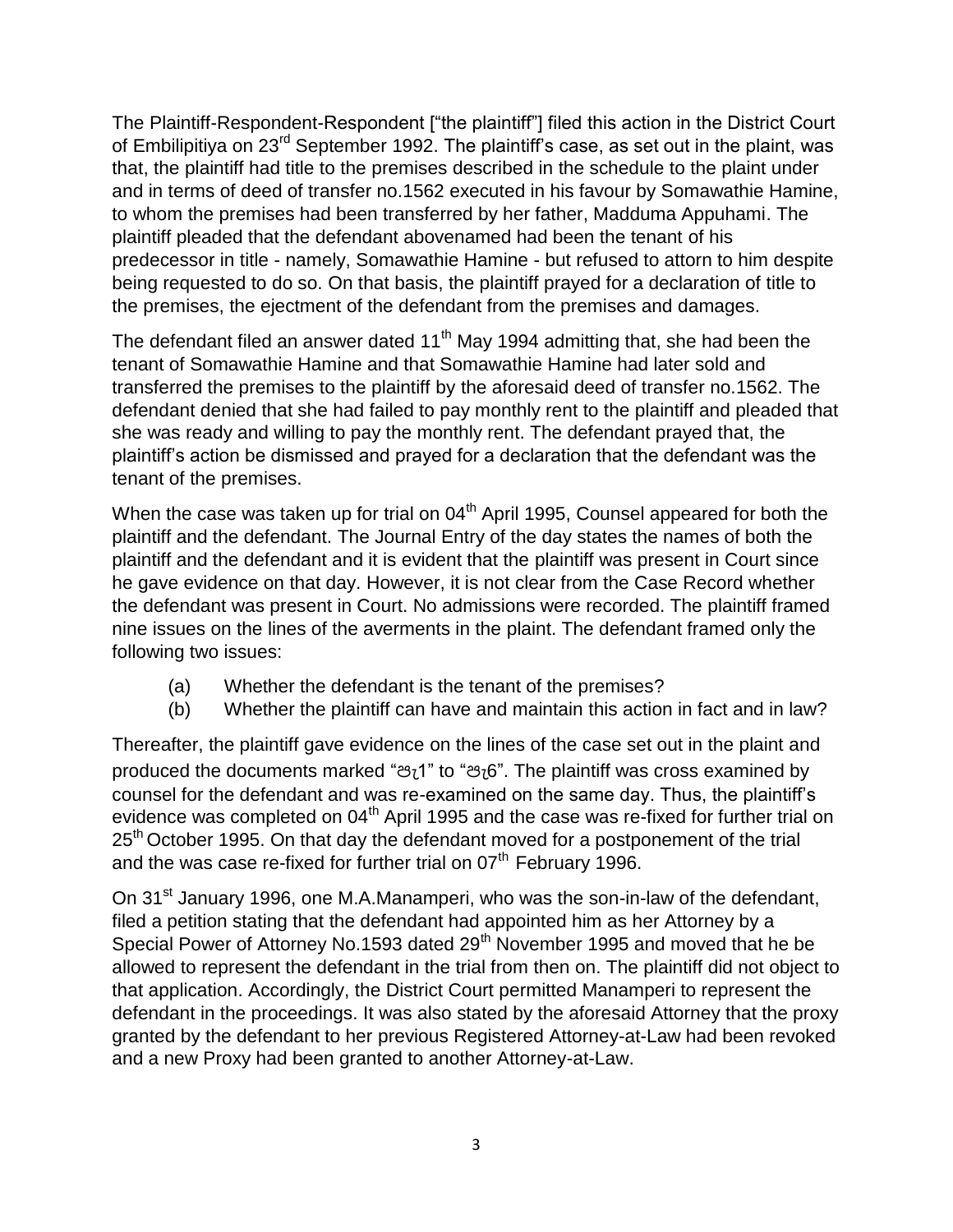At the same time, the defendant, through her aforesaid Attorney, Manamperi, made an application to amend the answer by denying that the defendant was, at any stage, a tenant of the plaintiff or his predecessors in title. The defendant went on to claim that, the defendant was entitled to a half share of the premises described in the schedule to the amended answer and, *inter alia*, prayed for a declaration that the defendant was entitled to that half share of the premises described in the schedule to the amended answer. By his Order dated  $24<sup>th</sup>$  April 1996, the learned District Judge refused this application to amend the answer and fixed this case for further trial on 24<sup>th</sup> July 1996.

On that date, counsel for the defendant made an application for the trial to commence *de novo* on the basis that evidence up to then had been heard by the learned District Judge's predecessor. By his Order dated  $14<sup>th</sup>$  August 1996, the learned District Judge refused that application and fixed this case for further trial on  $20<sup>th</sup>$  November 1996.

On 20<sup>th</sup> November 1996 and 19<sup>th</sup> March 1997, the plaintiff led the evidence of one J.M.D.Bandara and the evidence of Somawathie Hamine who produced the aforesaid deed of transfer no. 8520 marked "පැ7". Thus, the plaintiff closed his case on 19<sup>th</sup> March 1997, leading in evidence the documents marked "පැ1" to "පැ7".

The defendant commenced her case on 20<sup>th</sup> August 1997 with her Attorney, Manamperi giving evidence. This witness attempted to give evidence which was entirely different to the case averred in the defendant's answer. Counsel for the plaintiff, quite rightly, objected on the grounds that, as explained in section 150 of the Civil Procedure Code, the defendant was not entitled to make out a case which was materially different from the case pleaded in the answer. The learned District Judge upheld that objection and re-fixed the trial for 18<sup>th</sup> September 1997, presumably to enable the witness to prepare his evidence which should be reasonably in accord with the averments in the answer.

However, the trial was not taken up on 18<sup>th</sup> September 1997 since the learned District Judge recorded that he did not wish to continue to hear this trial for personal reasons. The case was called on  $12<sup>th</sup>$  November 1997, on which date, the defendant revoked the proxy granted to her Registered Attorney-at-Law. After considerable delay on her part, the defendant granted proxy to another Registered Attorney-at-Law and trial was fixed for 06<sup>th</sup> October 1998 before the learned Additional District Judge.

Shortly before that trial date, the defendant made another application to amend the answer on much the same lines set out in the previous application to amend the answer made in 1996, more than two years earlier. The significant difference was that the defendant dispensed with the prayer for a declaration that the defendant was entitled to a half share of the premises described in the schedule to the amended answer. After hearing the submissions made by counsel for both parties, the learned Additional District Judge made an Order dated 06<sup>th</sup> October 1998 refusing that application and fixed the case for further trial on 01<sup>st</sup> December 1998. This Order was made in the presence of both parties and their counsel.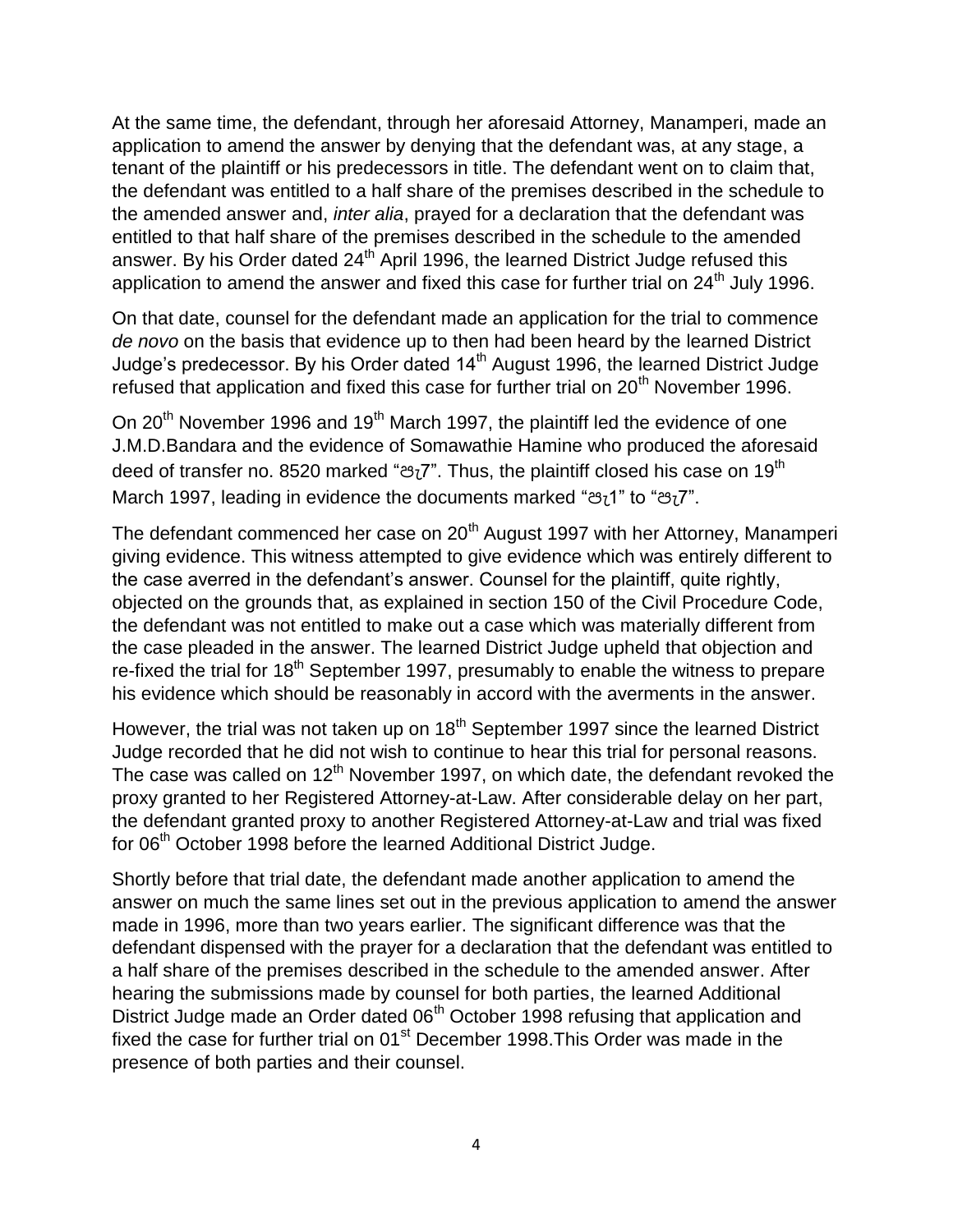However, neither the defendant nor her Attorney nor her counsel appeared when this case was taken up for trial on  $01<sup>st</sup>$  December 1998 at the appointed time. The case was kept aside and was taken up half hour later. There was still no appearance by the defendant or her Attorney or her counsel even then. Thereupon, counsel for the plaintiff, as entitled to in law, made an application that the case be reserved for judgment on the evidence that had been led. The learned Additional District Judge, entirely correctly, allowed that application and fixed the case for judgment on 08<sup>th</sup> December 1998. On that day, the District Court entered judgment for the plaintiff, as prayed for in the plaint.

The defendant then made an application under section 86 (2) of the Civil Procedure Code to vacate what the defendant termed was an *ex parte* judgment. The defendant's application under section 86 (2) of the Civil Procedure Code was fixed for inquiry on 03rd March 1999. On that day, Manamperi gave evidence in support of this application. Thereafter, the plaintiff gave evidence and moved to lead the evidence of another witness. Accordingly, the next date of inquiry was fixed for 23<sup>rd</sup> March 1999.

However, before the case could be taken up for further inquiry on 23<sup>rd</sup> March 1999, the Registrar of the Court of Appeal informed the District Court that the defendant had made an application to the Court of Appeal praying for leave to appeal from the Order of the District Court dated 06<sup>th</sup> October 1998 refusing the second application to amend the answer and that the Court of Appeal had granted leaved to appeal on 09th March 1999. Thereupon, proceedings in this case in the District Court were stayed. On 10<sup>th</sup> February 2000, the Court of Appeal entered judgment observing that the Registered Attorney-at-Law who had appeared for the defendant in the District Court had sent a letter of demand on behalf of the plaintiff and also attested the deed no. 1562, and, therefore, set aside the Order of the District Court dated 06<sup>th</sup> October 1998. Further, the Court of Appeal transferred the case to the District Court of Ratnapura and directed that the trial be heard *de novo* with the parties having the right to amend their pleadings if they so desired. The Court of Appeal did not make an Order setting aside the judgment dated 08<sup>th</sup> December 1998 entered by the District Court. However, the fact that, the Court of Appeal ordered that the trial be heard *de novo* would result in that judgment of the District Court being deemed to have been set aside by the Court of Appeal.

In terms of the aforesaid judgment of the Court of Appeal, the case was called in the District Court of Ratnapura on 07<sup>th</sup> September 2000. The defendant moved to amend the answer and was directed to file answer on  $22<sup>nd</sup>$  June 2001. However, the defendant did not file answer on that date or on the further date that was granted by the Court and was eventually given a final date of  $25<sup>th</sup>$  January 2002 to file answer. On  $25<sup>th</sup>$  January 2002, the District Court was informed that the defendant had died. On  $12<sup>th</sup>$  July 2002, the aforesaid 1A and 2A Substituted Defendants-Appellants – namely G.D.Leelaratne and G.D.Rupani, who are the son and daughter of the deceased defendant – were substituted in place of the defendant. Thereafter, the plaintiff filed an amended plaint naming the substituted defendants-appellants in the caption and the defendant filed an amended answer and the plaintiff filed a replication. Although the trial was then fixed for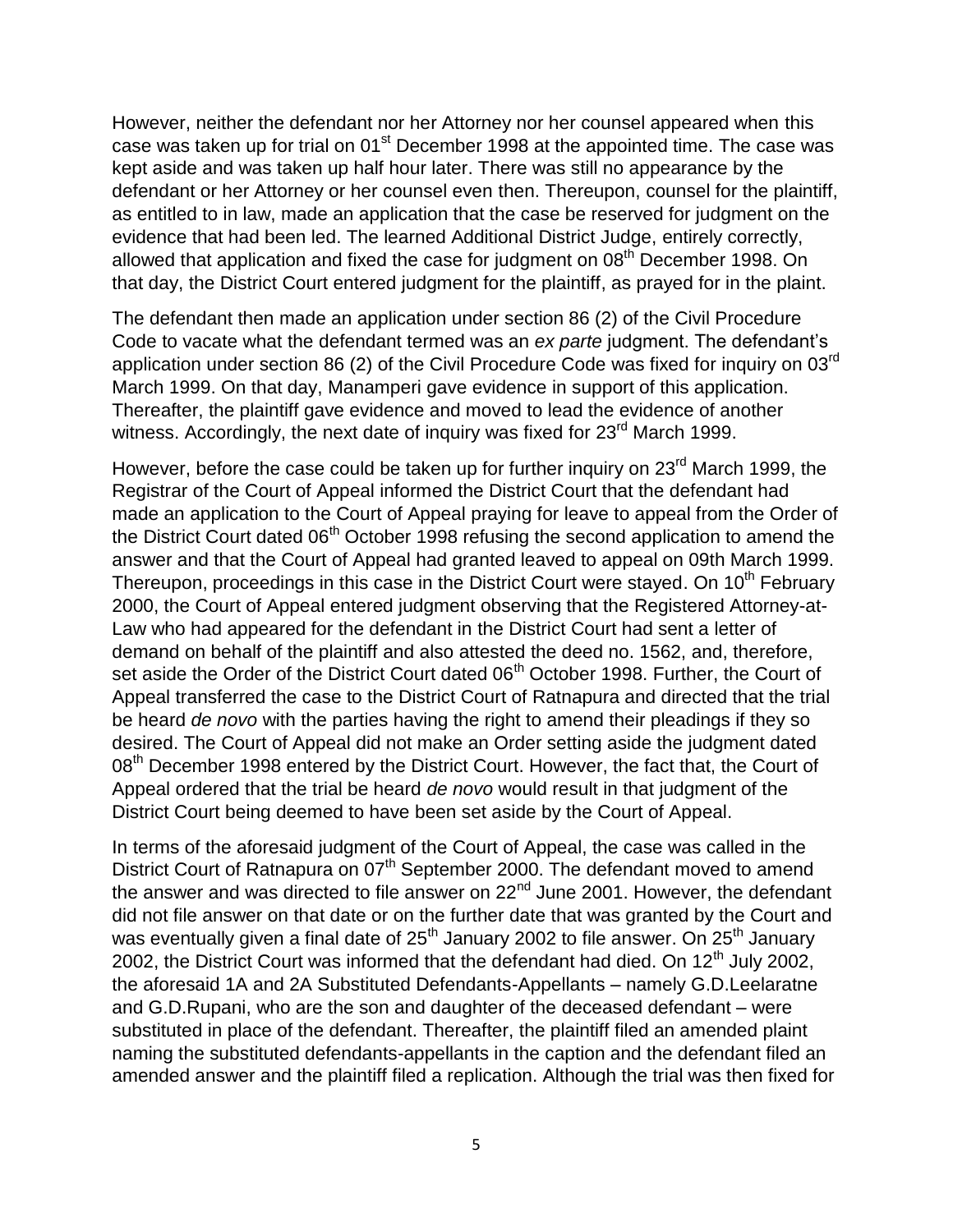$13<sup>th</sup>$  November 2003, the trial was not taken up on that day or on the next three days of trial.

On 30<sup>th</sup> June 2005, the plaintiff filed an amended plaint on lines similar to the original plaint. The plaintiff's case, as pleaded in the amended plaint, is that: the premises described in the schedule to the amended plaint originally belonged to Madduma Appuhami; the premises are described in that schedule as a shop room which is 18 feet x 12 feet in area and has a tiled roof, bounded on the North by the wall of Wijaya Mudalali's shop, on the East by the Embilipitya-Suriyakanda Road, on the South by the Nedola Road and on the West by the wall of Hendrick Appuhami's house; Madduma Appuhami had later transferred the premises to Somawathie Hamine and Wijewardena Appuhami by deed of transfer no. 8520 dated 09<sup>th</sup> June 1943. As mentioned earlier, Somawathie Hamine was Madduma Appuhami's daughter; Somawathie Hamine became solely entitled to the premises after the death of Wijewardena Appuhami; In the meantime, Madduma Appuhami had given the premises on lease to the defendant's husband upon a lease agreement no. 222 dated 08 November 1967.At the end of term of that lease agreement, the defendant's husband continued to remain in the premises as a monthly tenant; After the death of the defendant's husband, the defendant had attorned as tenant to Somawathie Hamine and paid monthly rent to Somawathie Hamine; the premises were later transferred by Somawathie Hamine to the plaintiff, by deed of transfer no. 1562 dated 03<sup>rd</sup> December 1990 and, thereby, the plaintiff obtained sole title to the premises. It should be mentioned that, the plaintiff was Somawathie Hamine's son-in-law; By a letter dated  $31<sup>st</sup>$  January 1991, the plaintiff had requested the defendant to attorn as tenant to the plaintiff and pay the monthly rent to the plaintiff; However, the defendant had not done so; Further, the defendant had failed to quit the premises though requested to do so; The defendant's failure to quit the premises had caused loss and damage to the plaintiff in a sum of Rs.9,000/- with further loss and damage at the rate of Rs.500/- per month until the plaintiff obtained possession of the premises; On the aforesaid basis, the plaintiff prayed for a declaration that he is entitled to the premises described in the schedule to the plaint, for the ejection of the defendant from the premises and for the recovery of damages.

In her amended answer dated  $07<sup>th</sup>$  July 2006, the defendant denied all the averments in the plaint. The defendant then pleaded a claim in reconvention on the following lines: the original owners of the premises described in the first schedule to the amended answer, were V.Sinnadorai and S. Ponnamma; The premises described in the **first schedule** to the amended answer are: (i) a two roomed shop premises with a thatched roof and (ii) another shop room bearing no.51 which is 18 feet in length and 12 feet in width and has a tiled roof and (iii) a third adjacent shop room which is 18 feet in length and 14 feet in width and has a titled roof, all of which are situated within the larger land named "Bogahaliyadde". However, the first schedule to the amended answer only states the metes and bounds of the larger land named "Bogahaliyadde" and not the metes and bounds of the four shop rooms described in (i), (ii) and (iii) referred to above; V.Sinnadorai and S. Ponnamma sold and transferred the entirety of the premises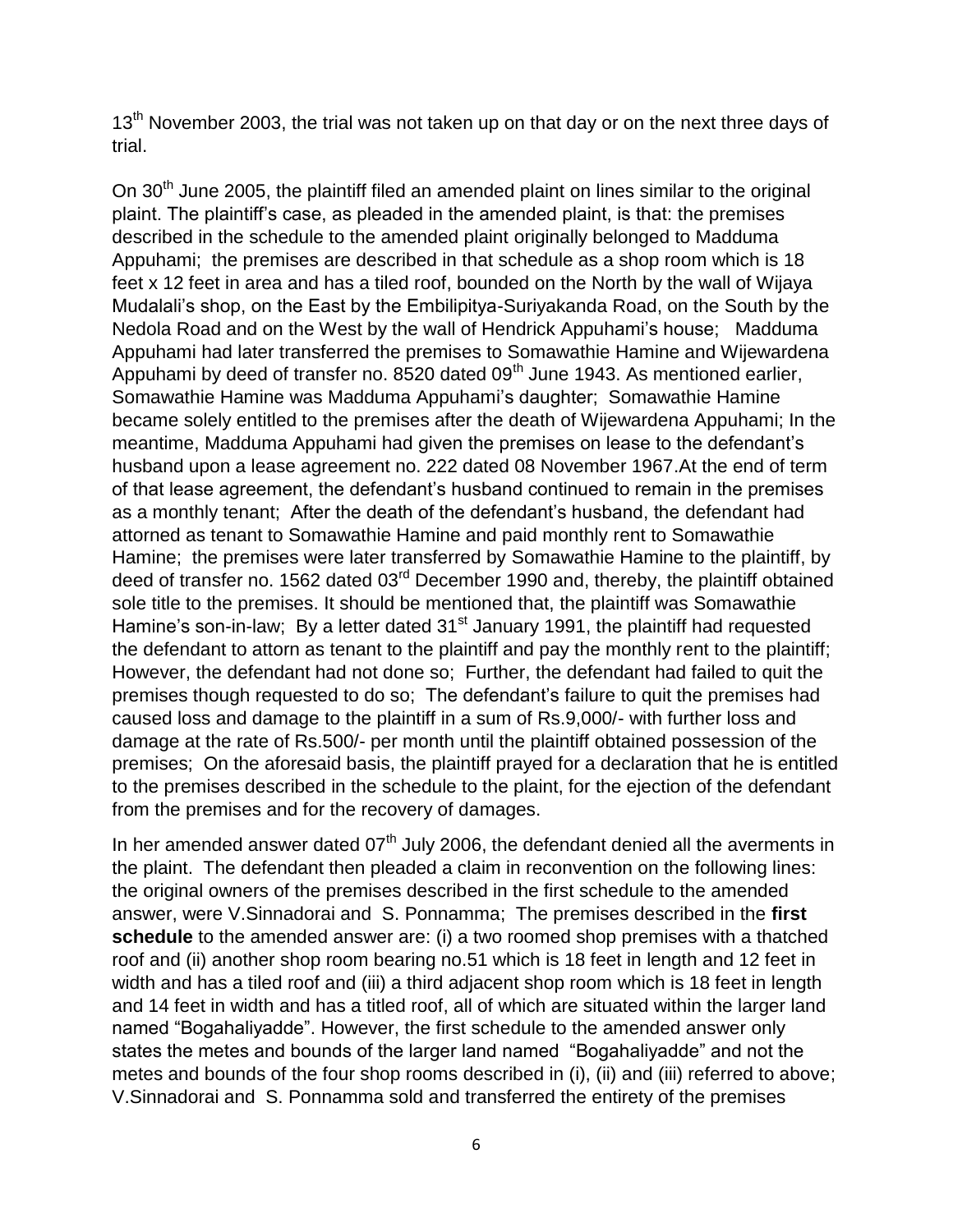described in the first schedule to the answer to P.A.John Singho and D.Hinnihami by deed no. 14443 dated 03<sup>rd</sup> December 1916; thereafter, P.A.John Singho and D.Hinnihami sold and transferred a demarcated ["වෙන් කර ගත් "] extent out of the aforesaid land and premises which was 26 feet in length and 24 feet in width and consisted of two shop rooms, to S.J.Martin Appuhami by deed no 1519 dated 15<sup>th</sup> June 1917; S.J.Martin Appuhami entered into possession of the said land and premises and also became entitled to a further extent of the said land and premises upon other deeds and, for many years, remained in sole and exclusive possession of a shop room which was 40 feet in length and 24 feet in width which is described in the **second schedule** to the amended answer and is situated within the aforesaid land named "Bogahaliyadde"; by deed no 7404 dated 19<sup>th</sup> November 1940, S.J.Martin Appuhami sold and transferred the said shop room described in the second schedule to the amended answer, to the defendant's husband, Hendrick Appuhami; Upon the death of the defendant's husband, the defendant became entitled to the said shop room which is described in the second schedule to the amended answer; upon the death of the defendant, the substituted defendants-appellants have become entitled to the shop room described in the second schedule to the amended answer; The premises described in that second schedule to the amended answer are a *divided* extent consisting of a shop room which is 40 feet in length and 24 feet in width and has a tiled roof and is said to be an amalgamation of the two roomed shop premises described in the aforesaid first schedule. However, the second schedule does not state the metes and bounds of this shop room which is said to be 40 feet in length and 24 feet in width; On the aforesaid basis, the substituted defendants-appellants prayed for the dismissal of the plaintiff's action, a declaration that the substituted defendants-appellants are entitled to the premises described in the second schedule to the amended answer and for the recovery of damages in a sum of Rs.200,000/-.

The plaintiff filed a replication denying the claim in reconvention and pleading that the plaintiff was entitled to judgment since the substituted defendants-appellants had made no claim to the premises described in the schedule to the plaint which are bounded on the East by the Embilipitya-Suriyakanda Road and on the South by the Nedola Road.

The trial *de novo* was eventually taken up on 03rd April 2007. The parties framed issues based on their pleadings in the amended plaint, amended answer and replication. The plaintiff gave evidence and closed his case leading in evidence the documents marked "පැ1" to "පැ7" . When the substituted defendants-appellants commenced their case, Manamperi, two official witnesses and the 1A substituted defendant-appellant gave evidence. The substituted defendants-appellants closed their case on 04<sup>th</sup> January 2010 leading in evidence the documents marked **"**වි1**"** to "වි23" .

At the end of this trial, the District Court entered judgment dated 09<sup>th</sup> September 2010 for the plaintiff granting a declaration that the plaintiff was entitled to the premises described in the schedule to the plaint - namely, the premises described as a shop room which is 18 feet x 12 feet in area, bounded on the North by the wall of Wijaya Mudalali's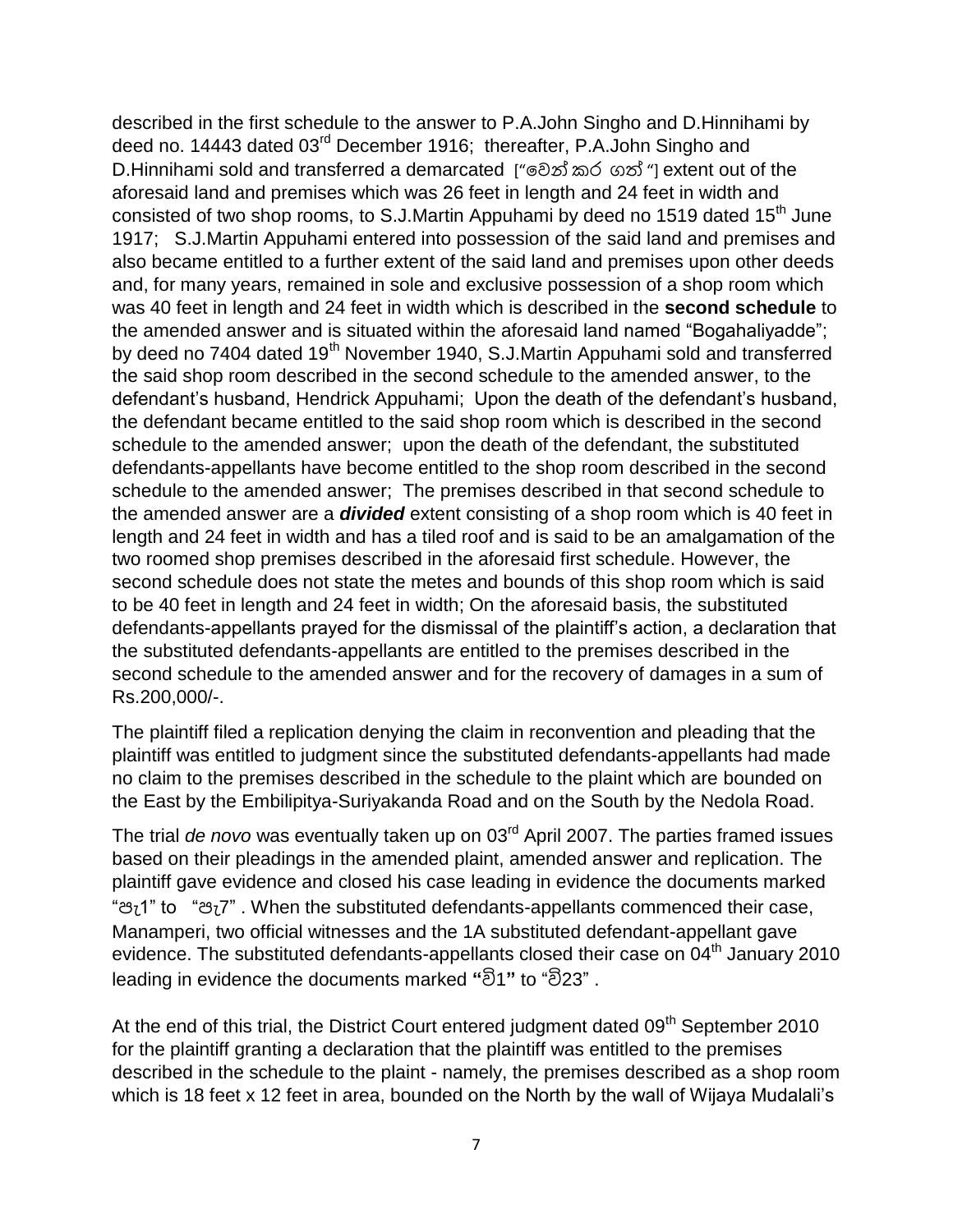shop, on the East by the Embilipitya-Suriyakanda Road, on the South by the Nedola Road and on the West by the wall of Hendrick Appuhami's house, and an order ejecting the defendant and her successors and those holding under her, from the premises. The District Court held that the plaintiff had failed to prove the damages that had been prayed for in the plaint and did not award damages to the plaintiff.

I have recounted the long history of this case, in some detail, to set out why this action which was instituted in 1992 was taken up for trial only in 2007 – *ie:* 15 years later – and concluded in the District Court in 2010 . The defendant and her successors have remained in possession of the premises during this entire period.

When the District Court delivered its judgment, the substituted defendants-appellants appealed to the High Court of the Sabaragamuwa Province holden in Ratnapura. The High Court affirmed the judgment of the District Court and dismissed the appeal. Thereupon, the substituted 1A defendant-appellant-petitioner/appellant ["the appellant"] filed an application in this Court seeking leave to appeal from the judgment of the High Court. This Court has granted leave to appeal on the following questions of law, which are reproduced *verbatim*:

- (i) Did the learned trial judge as well as the honourable judges of the Provincial High Court have err in law in arriving at the erroneous conclusion that the Plaintiff could have and maintain the instant action without a clear identification of the corpus at a time when the plaintiff had instituted action in respect of a very small portion of a larger land,?
- (ii) Did the Honourable judges of the Provincial High Court have misdirected themselves on the law in relation to a case of this nature as the Plaintiff was only a co owner of a larger land who had instituted action to eject another co owner?
- (iii) Are the judgments of the trial court and the Provincial High Court are erroneous and bad in law in view of the judgment of the Court of Appeal wherein their Lordships of the Court of Appeal had held that the Defendant is a co owner of the land in suit, the Plaintiff's action ought to have been dismissed by the learned trial judge after answering the issues in favour of the Defendant?
- (iv) Had the honourable judges of the Provincial High Court have erred in law in arriving at the erroneous conclusion that the Plaintiff had reconciled the boundaries of the land in suit with the boundaries of the original deed as the original deed deals with a much larger land where a road was not a boundary and the land in suit is only an undivided portion of the said larger land with different boundaries?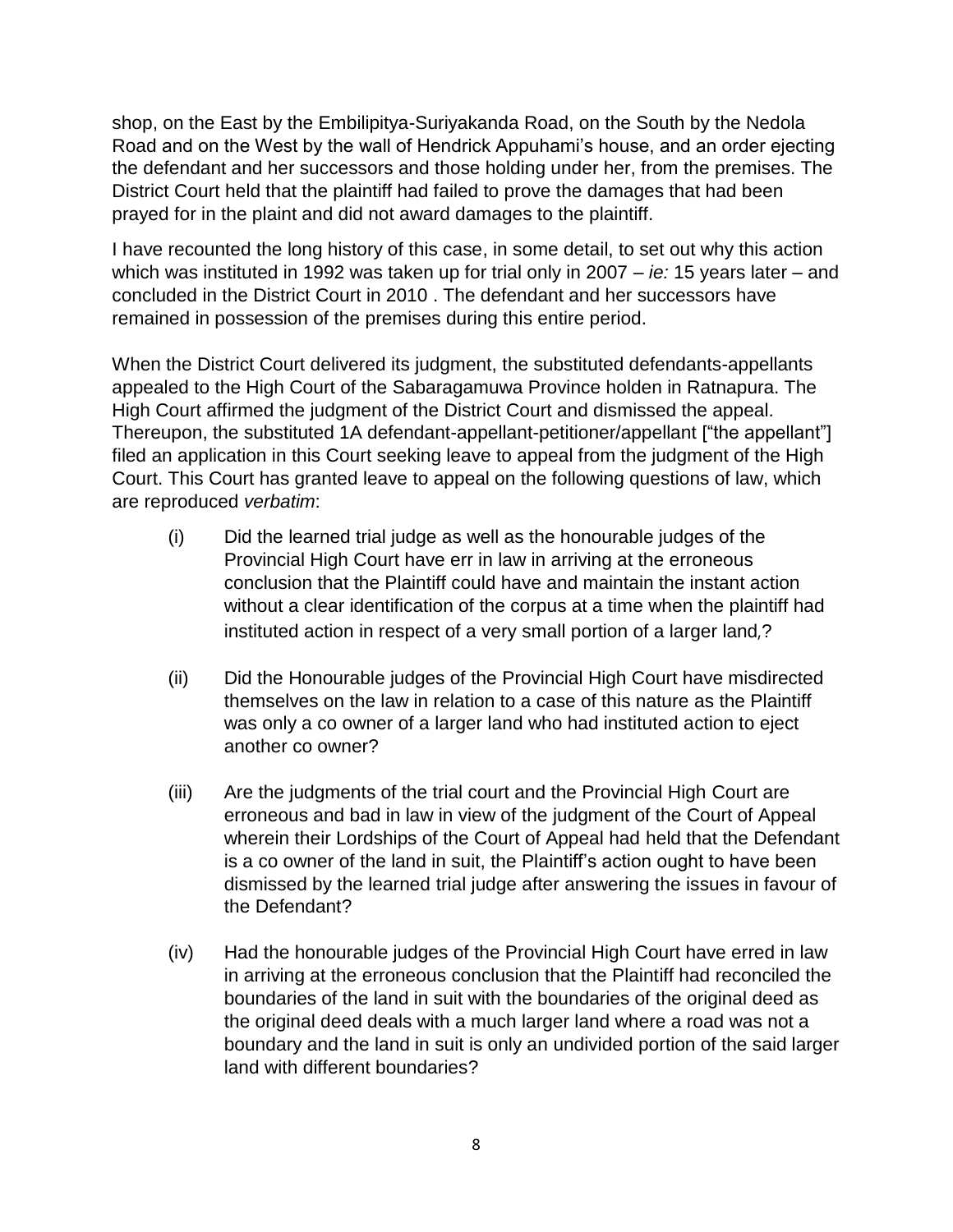(v) Could the honourable judges of the Provincial High Court have entered judgment in any event for the Plaintiff in the absence of any evidence that the co ownership in respect of the larger land had been terminated?

During the pendency of this appeal, the plaintiff died and his widow has been substituted in his place.

The first and fourth questions of law set out above raise the question as to whether the plaintiff cannot have and maintain this action because the *corpus* which is the subject matter of the plaintiff's action had not been adequately identified. The second, third and fifth questions of law raise the issue whether the plaintiff cannot have and maintain this action since the plaintiff and the substituted defendants-appellants are co-owners of a larger land and the co-ownership has not been terminated.

With regard to the first and fourth questions of law, when the plaintiff gave evidence, he clearly identified the land and premises described in the schedule to the plaint and described its metes and bounds in the manner set out in the schedule to the plaint. The plaintiff stated that, the land and premises described in the schedule to the plaint was a shop room which is 18 feet in length along the Southern boundary, which was the Nedola Road. The plaintiff went on to state that, the Western boundary was the wall of Hendrick Appuhami's house [Hendrick Appuhami was the defendant's husband] which is now the shop room occupied by the defendant, which is 40 feet in length and 24 feet in width and that the Southern boundary of the defendant's premises was also the Nedola Road. The plaintiff pointed out that the Eastern boundary of the land and premises described in the schedule to the plaint, was the Embilipitya-Suriyakanda Road. It is apparent from the schedule to the amended plaint that, this Eastern boundary is 12 feet in width. The plaintiff emphasised that the substituted defendantsappellants had not claimed any land or premises which bordered the Embilipitya-Suriyakanda Road. The plaintiff stated that, the Northern boundary was the wall of the shop now occupied by Wijaya Mudalali - *vide:* the evidence at p.352-354 and p.400-401 of the record.

Thus, the plaintiff's evidence clearly identified the land and premises described in the schedule to the amended plaint, stated its precise dimensions and extent and clearly stated its boundaries. The plaintiff was cross examined over three days by counsel for the defendant who repeatedly questioned the plaintiff on the identification and description of the land described in the schedule to the plaint. The plaintiff's evidence remained clear, consistent and unshaken.

When the defendant's Attorney, Manamperi gave evidence, he admitted in cross examination that the *corpus* claimed by the plaintiff was correctly described in the schedule to the amended plaint – [*vide:* the evidence at p.421-423 and at p.435 of the record]. In fact, at p.435, the witness gave evidence as follows: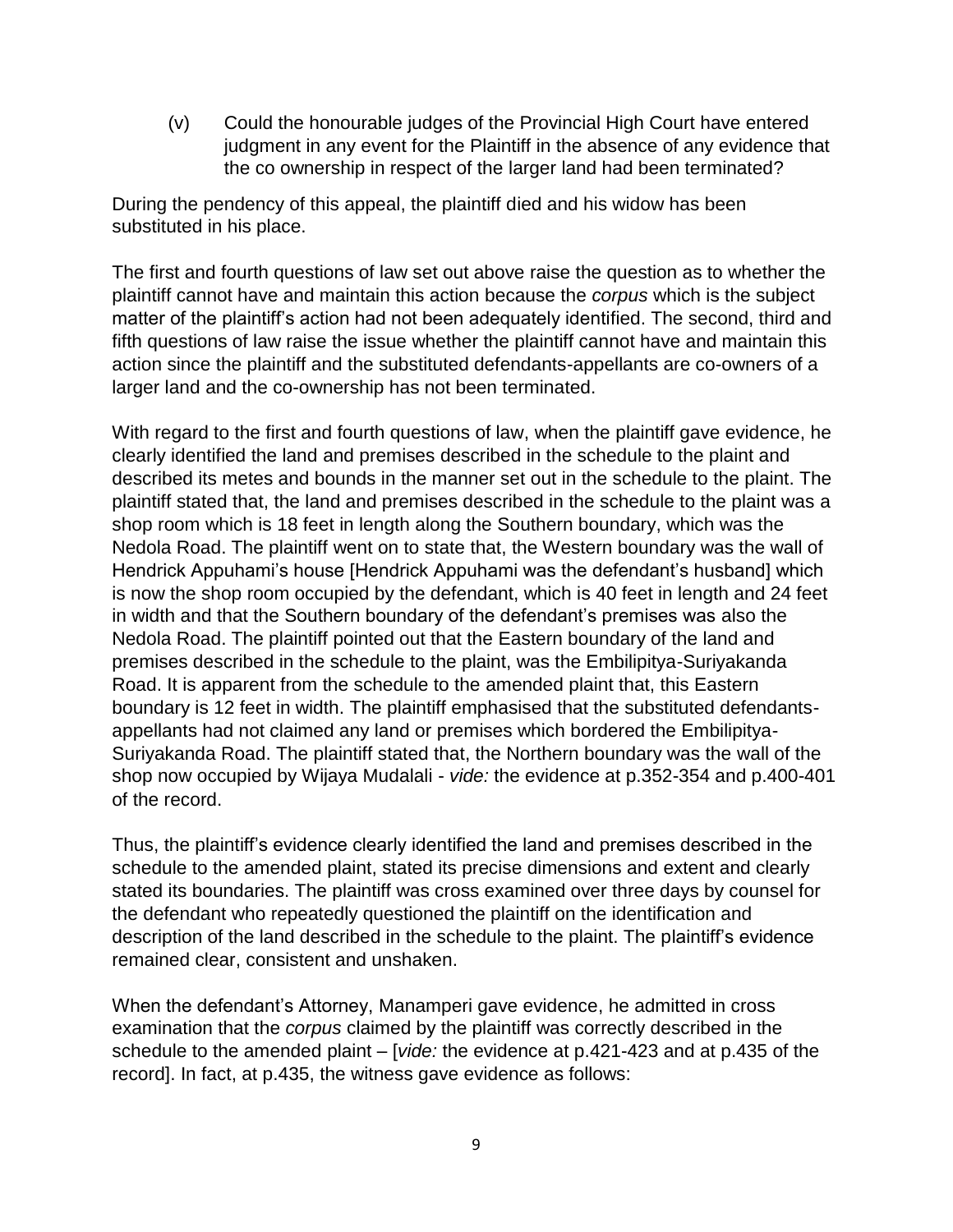**Q:** නැගෙනහිරට-ඇඹිලිපිටිය, සූරියකන්ද මහපාර, අදටත් ඒ පාර, දකුණට ෙම්සභා පාර අදටත් තිගයනවා. බස්නාහිරට ගහන්ද්රික් අ අපුහාහාට ට අතිති කඩ කාමරය. ගම් නඩුවට අදාල ඉඩගම් හතර මාතිම් නඩුවට අදාල ඉඩම ගහොඳට හඳුනාෙන්න හාළුවන් විදියට ලියලා තිගයනවා ?

## **A:** ඔව්.

The identity of the *corpus* is further established by the fact that, the land which is the subject matter of this action bounded on the East by the Embilipitya-Suriyakanda Road and on the South by the Nedola Road, which are both public roads. Next, the Western boundary is the premises which are admittedly owned by the substituted defendantsappellants and there is no dispute about the fact that, the Northern boundary of the land is the land previously owned by John Singho and now owned by Wijaya Mudalali.

Thus, the evidence placed before the District Court including the admission by the defendant's Attorney who gave evidence on behalf of the 1A substituted defendantappellant-petitioner/appellant, clearly identified the land which is the subject matter of this action. In appeal, the learned High Court Judges carefully examined the evidence relating to the identity of the *corpus* and held that the learned District Judge had correctly determined that, the identity of the *corpus* had been proved. In the light of the evidence of the plaintiff, the admission made by the defendant's Attorney and the aforesaid boundaries of the *corpus,* I see no reasons to disagree with the determination of the High Court. Accordingly, the first and fourth questions of law, are answered in the negative.

The second, third and fifth questions of law raise the issue of whether the plaintiff cannot have and maintain this action since the plaintiff and the substituted defendantsappellants are co-owners of a larger land and the co-ownership has not been terminated. Interestingly, the substituted defendants-appellants did not make out a case on these lines in the District Court. No issues were raised at the trial with regard to whether the plaintiff and the substituted defendants-appellants are co-owners of a larger land and the co-ownership has not been terminated.

In any event, a perusal of the deeds relied on by the parties and the evidence makes it abundantly clear that there is no merit or substance in the appellant's contentions which have been embodied in the second, third and fifth questions of law.

In this connection, it is common ground that the land and premises which are claimed by both parties were part of the larger land named "Bogahaliyadde" which was owned by V.Sinnadorai and S. Ponnamma. It is evident from the deed no. 14443 dated 03<sup>rd</sup> December 1916 marked "පැ7"/ "වි2" and its schedule, that V.Sinnadorai and S. Ponnamma sold and transferred, to P.A.John Singho and D.Hinnihami, a 5/48<sup>th</sup> of that larger land on which was situated (i) a thatched two roomed shop premises and (ii)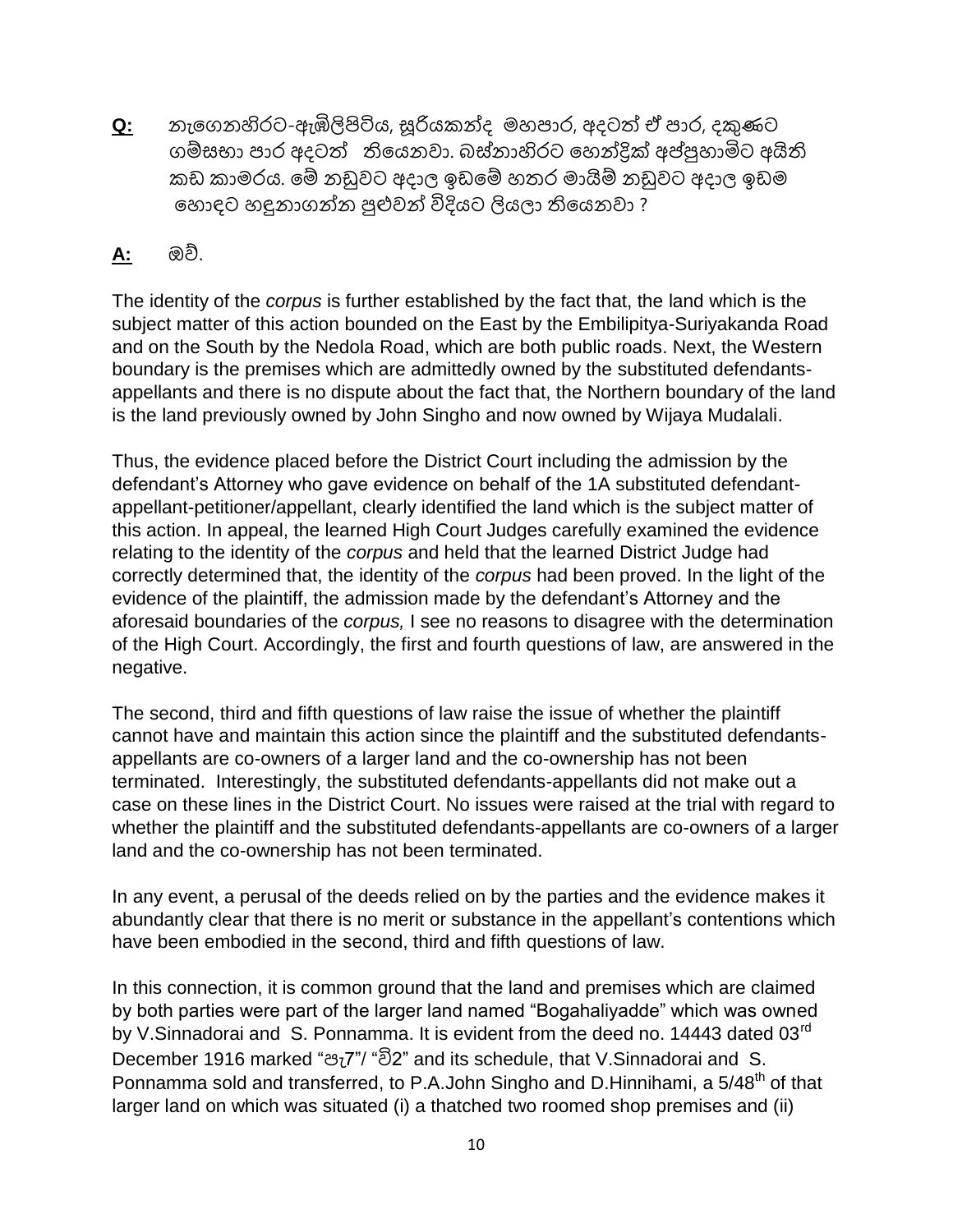another shop room bearing no.51 which is 18 feet in length and 12 feet in width and has a tiled roof (iii) a third adjacent shop room which is 18 feet in length and 14 feet in width and has a tiled roof. P.A.John Singho and D.Hinnihami were husband and wife and D.Hinnihami was the mother of Madduma Appuhami from whom the plaintiff claims title.

Thereafter, P.A.John Singho and D.Hinnihami sold and transferred *only* the aforesaid thatched two roomed shop premises [described in (i) above] to H.J.Martin Appuhamy by deed no.1519 dated 15<sup>th</sup> June 1917 marked "වි3", as set out in schedule of this deed which shows that the land and premises sold to H.J.Martin Appuhamy was 26 feet in length and 24 feet in width and that the Eastern boundary of that land and premises was the shop room with a tiled roof and that the Southern boundary was the Nedola Road. Thus, it is clear that the shop room with a tiled roof situated on the Eastern boundary of the thatched two roomed shop premises sold and transferred to H.J.Martin Appuhamy and referred to in the schedule to deed no.1519 marked "වි3", is the shop room bearing no.51 which is described in (ii) of the aforesaid schedule to deed no. 14443 marked "පැ7"/"වි2". Thereafter, by the deed of transfer no .7404 dated 19<sup>th</sup> November 1940, marked **"**වි4", H.J.Martin Appuhamy sold and transferred, to the defendant's husband, the land and premises he had obtained under the aforesaid deed no. 1519 marked "වි 3" – *ie:* the shop premises which are 26 feet in length and 24 feet in width and with an Eastern boundary which is the shop room bearing no.51 with a tiled roof which is described in (ii) of the aforesaid schedule to deed no. 14443 marked "පැ7"/ "වි2" referred to earlier. The 1A substituted defendant-appellant-petitioner/appellant claims title under and in terms of this deed no. 7404 marked **"**වි4" and when he gave evidence, he expressly said so. Manamperi also stated the same fact.

P.A.John Singho and D.Hinnihami continued to jointly own the shop room bearing no.51 with a tiled roof which is 18 feet in length and 12 feet in width *and* the adjacent shop room with a tiled roof which is 18 feet in length and 14 feet in width, which are described in (ii) and (iii) of the schedule to deed no. 14443 marked **"**පැ7"/"වි2". The plaintiff testified that, subsequently, P.A.John Singho and D.Hinnihami divided these two shop rooms between them with P.A.John Singho having sole ownership of the shop room with a tiled roof which is 18 feet in length and 14 feet in width – *ie: (*iii) of the schedule to deed no.14443 marked **"**පැ7"/"වි2" - and D.Hinnihami having sole ownership of the shop room bearing no.51 with a tiled roof which is 18 feet in length and 12 feet in width *ie: (*ii) of the schedule to deed no.14443 marked "පැ7"/"වි2".

Thereafter, D.Hinnihami's sole title to the shop room bearing no.51 which is 18 feet in length and 12 feet in width and has a tiled roof, which is described in *(*ii) of the schedule to deed no.14443 marked **"**පැ7"/"වි2", came to her son, Madduma Appuhami. Later, Madduma Appuhami transferred that shop room to his daughter, Somawathie Hamine and Wijewardena Appuhami by the deed of transfer no. 8520 dated 09<sup>th</sup> June 1943 marked "පැ1". Somawathie Hamine became solely entitled to the premises after the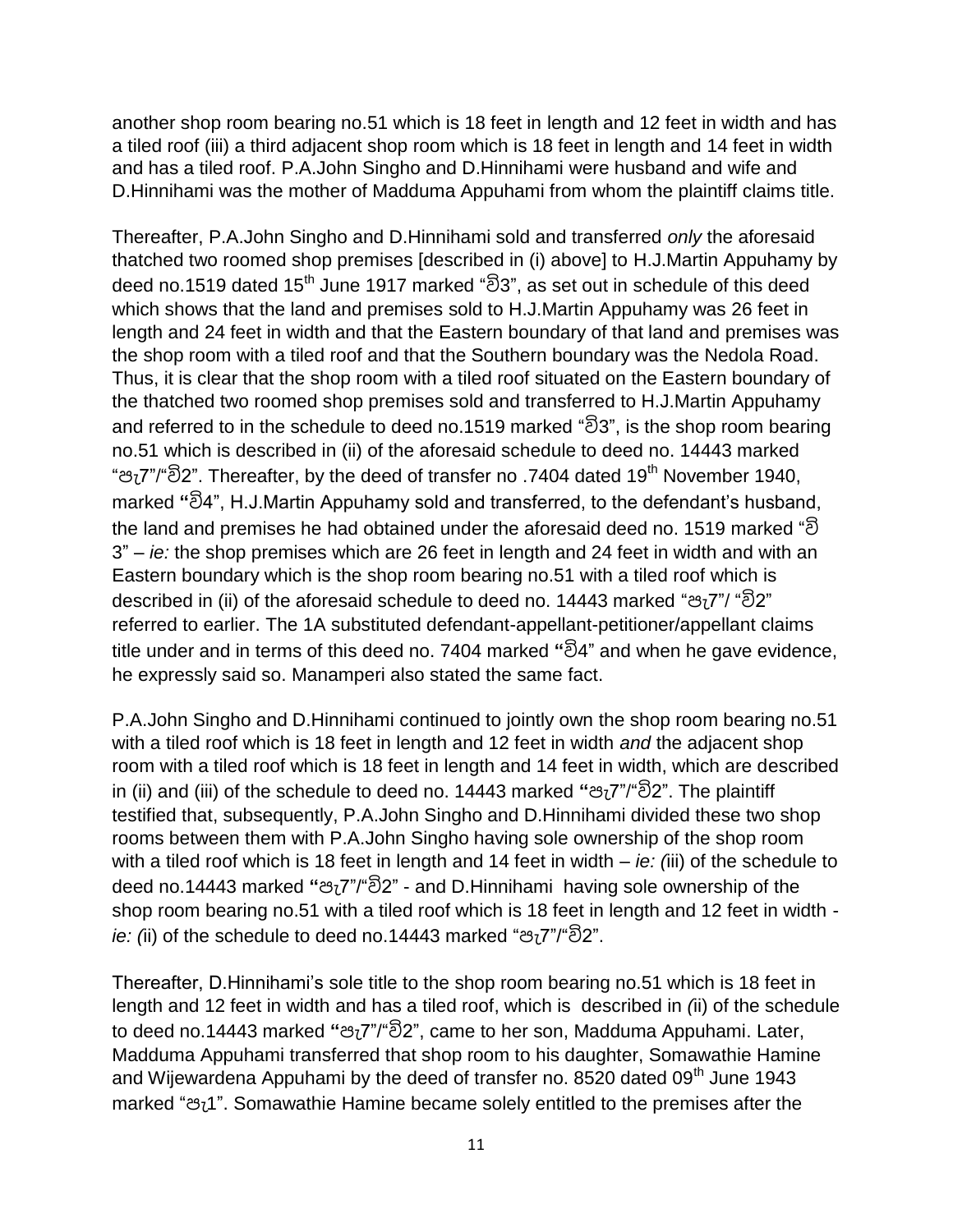death of Wijewardena Appuhami. Later she has transferred that shop room to the plaintiff by deed no.1562 marked "පැ3".

As mentioned earlier, the plaintiff has given clear evidence that the land which is the subject matter of the plaintiff's action is the shop room bearing no.51 which is 18 feet in length and 12 feet in width and has a tiled roof, which is described in (ii) of the schedule to deed no.14443 marked "පැ7"/"වි2", and which was transferred to the plaintiff by the deed no.1562 marked "පැ3". He also stated that, the boundaries of that shop room are those described the schedule to the amended plaint, which were described above.

It is clear from the evidence that, the land and premises which are the subject matter of the plaintiff's action and are described in the schedule to the amended plaint, have been held and owned as a distinct and divided allotment of land for several decades prior to the institution of this action.

The fact that, the defendant's husband and predecessor in title recognized and accepted this fact is proved by the lease agreement no.222 dated  $08<sup>th</sup>$  November 1967 marked **"**පැ2" by which Madduma Appuhami has leased the land and premises which are the subject matter of the plaintiff's action to the defendant's husband for a period of 30 months at a monthly rent of Rs.381/08.The description of the land and premises in the schedule to that lease agreement is the same as the description of the land and premises set out in the schedule to the amended plaint. The boundaries and the extent are identical. The lease agreement no.222 marked **"**පැ2" also records the fact that, the said land and premises had come to Madduma Appuhami from his mother, D.Hinnihami who had owned and possessed the said land and premises.

Thus, it is clear that, the defendant's predecessor in title recognized and accepted the fact that, the land and premises which are the subject matter of the plaintiff's action are a divided and distinct land and premises. It is also evident that, the land and premises claimed by the defendants are another and separate premises as set out in the deed no.1519 marked "වි3" and deed no. 7404 marked "වි4" which the 1A substituted defendant-appellant-petitioner/appellant relies on.

To sum up, the land and premises claimed by the plaintiff and described in the schedule to the amended plaint and the land and premises claimed by the 1A substituted defendant-appellant-petitioner/appellant and described in the second schedule to the amended answer, are two divided and distinct properties which have been separately owned and possessed for several decades. The defendant's predecessor in title has recognized and accepted that fact when he took the land and premises claimed by the plaintiff on rent from the plaintiff's predecessor in title upon the lease agreement marked **"**පැ2". In fact, the long history of this case shows that, the defendant too initially accepted this fact and admitted that she was the tenant of the plaintiff's predecessor in